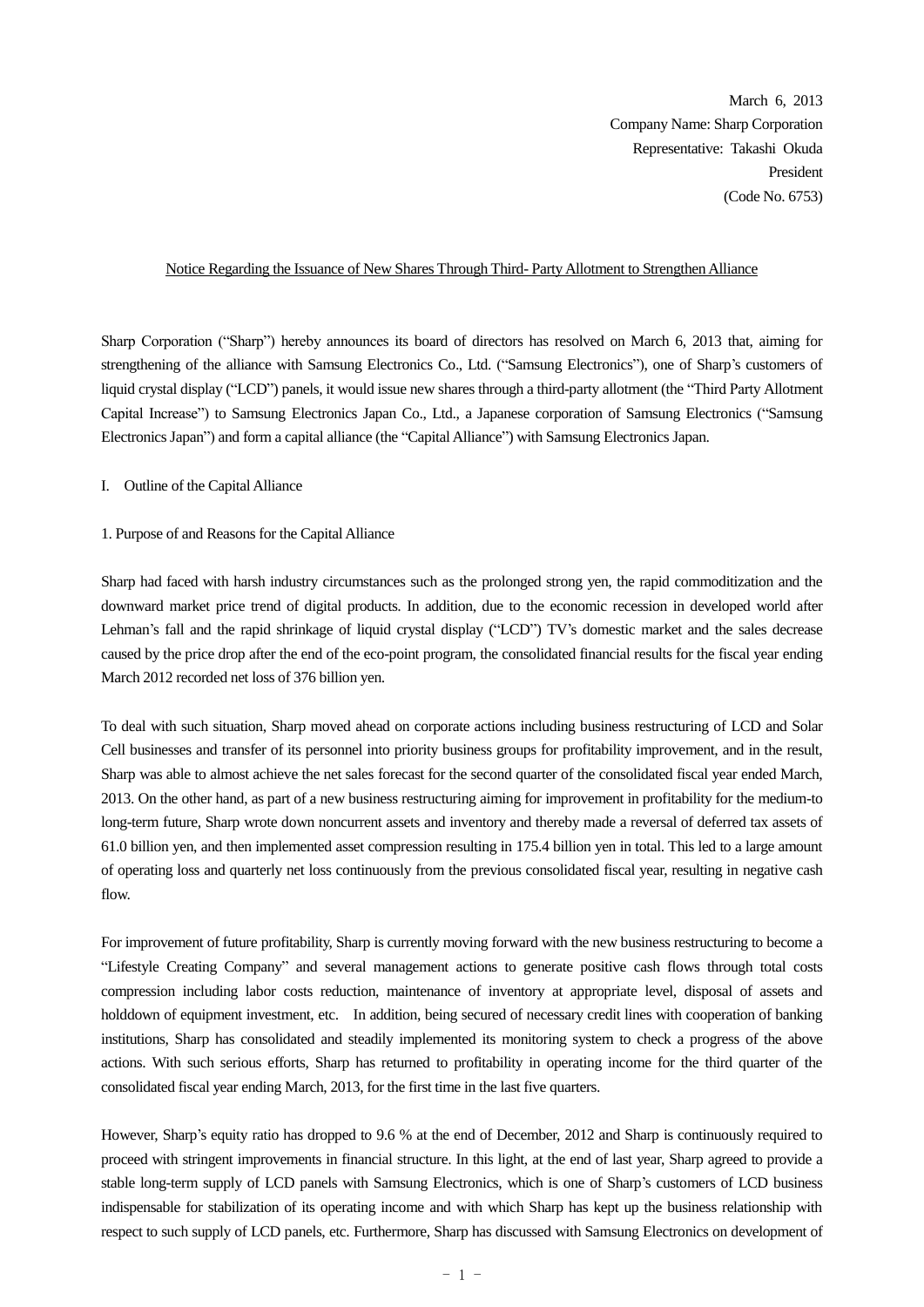both companies' alliance, and agreed that capital investment from Samsung Electronics into Sharp aiming for strengthening of both companies'relationship will contribute to increase in corporate value of both companies. With respect to an allottee, Sharp and Samsung Electronics discussed and decided Samsung Electronics Japan, a Japanese corporation of Samsung Electronics, should be designated as an allottee (the "Allotee") based on Samsung Electronics's intent to promote its effective fund management as a corporate group.

In this Third Party Allotment Capital Increase, Sharp will issue to Samsung Electronics Japan, the Allottee, new shares equivalent to 3.08% of the voting rights after capital investment from the Allottee. The purpose of this Third Party Allotment Capital Increase is to build up mutual trust relationship toward steady promotion of the alliance with Samsung Electronics and to provide it with stable and reliable supply of LCD panels, aiming for achievement of a further complementary effect on increase in both corporate value in the field of LCD business, and at the same time to enhance Sharp's capital adequacy.

## 2. Details of Alliance with Samsung Electronics

Sharp has been currently supplying Samsung Electronics with LCD panels for LCD TVs manufactured by Samsung Electronics, having the largest market share in the world\*. Using this Capital Alliance as an opportunity to further strengthen the alliance, Sharp is going to continuously provide a stable and reliable supply of LCD panels. For large-size LCD panels in particular, Sharp will supply the LCD panels for large-size TVs manufactured by Samsung Electronics and for small- and medium-size LCD panels, Sharp will boost its supply of LCD panels for mobile devices. \* Source: DisplaySearch <Share Monitoring on Flat-Screen TV in 2012>

| $\circled{1}$  | Name                                           | Samsung Electronics Co., Ltd.                                                                                                                                                                                         |  |  |
|----------------|------------------------------------------------|-----------------------------------------------------------------------------------------------------------------------------------------------------------------------------------------------------------------------|--|--|
| $^{\circledR}$ | Location                                       | 416, Maetan 3-dong, Yeongtong-Gu, Suwon, Gyonggi-do, Korea                                                                                                                                                            |  |  |
| $\circled{3}$  | Name and Title of<br>Representative            | Vice Chairman & CEO OH-HYUN KWON                                                                                                                                                                                      |  |  |
| $\circled{4}$  | <b>Business</b>                                | Consumer electronics business, IT business and mobile communication business                                                                                                                                          |  |  |
| $\circledS$    | Capital                                        | 897,514,000,000 KRW<br>(When 1 KRW is converted with the closing price of the exchange rate of<br>¥0.08154, as of December 31, 2012, the amount will be 73,183 million yen.)                                          |  |  |
| $\circledcirc$ | Date of Establishment                          | January 13, 1969                                                                                                                                                                                                      |  |  |
| $\circled{7}$  | Major shareholder and<br>Ratio of Shareholding | 6.53%<br>Samsung life Insurance<br>Citibank N.A<br>6.14%<br><b>National Pension Service</b><br>5.83%<br>Samsung C&T Corporation<br>3.51%<br>Kun-Hee Lee<br>2.94%                                                      |  |  |
| $\circledS$    | Relationships between<br>the parties           |                                                                                                                                                                                                                       |  |  |
|                | Capital Relationship                           | Sharp and the relevant company have no significant capital relationship. In<br>addition, any related parties and affiliates of Sharp and those of the relevant<br>company have no significant capital relationship.   |  |  |
|                | Personnel Relationship                         | Sharp and the relevant company have no significant personal relationship. In<br>addition, any related parties and affiliates of Sharp and those of the relevant<br>company have no significant personal relationship. |  |  |
|                | <b>Transaction Relationship</b>                | Sharp and the relevant company have transaction relationship through supply, etc.<br>of LCD panels                                                                                                                    |  |  |

#### 3. Profile of Samsung Electronics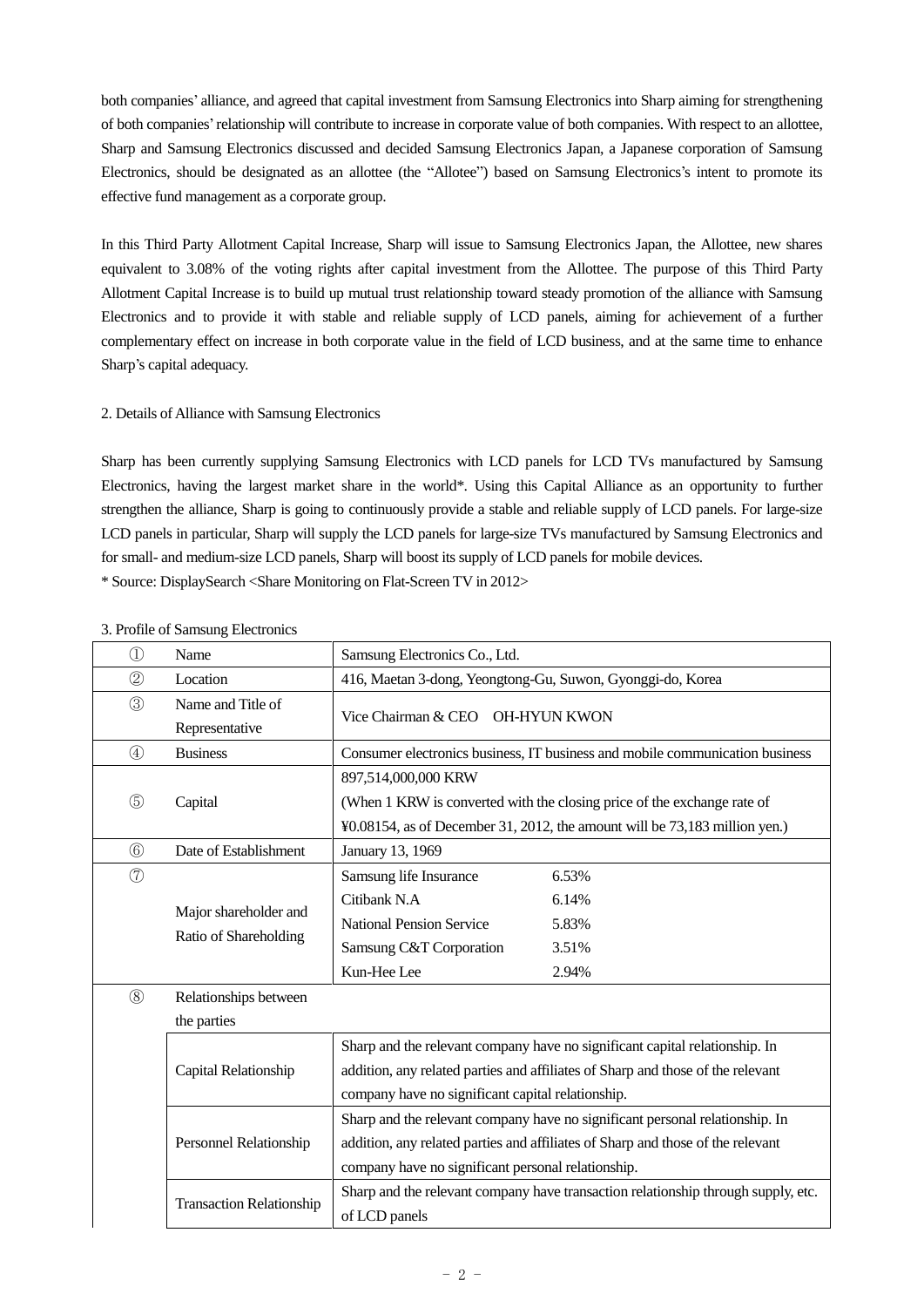|                                  | Status as a Related Party            | The relevant company does not belong to Sharp's related parties. In addition, any<br>related parties and affiliates of the relevant company do not belong to any related<br>parties of Sharp. |            |               |  |  |
|----------------------------------|--------------------------------------|-----------------------------------------------------------------------------------------------------------------------------------------------------------------------------------------------|------------|---------------|--|--|
| $\circled{9}$                    |                                      | Business Results and Financial Conditions for Previous Three Fiscal Years                                                                                                                     |            |               |  |  |
| <b>Fiscal Year Ended</b>         |                                      | December 2009<br>December 2010                                                                                                                                                                |            | December 2011 |  |  |
| <b>Consolidated Net Assets</b>   |                                      | 5,857,495                                                                                                                                                                                     | 6,458,152  | 6,753,363     |  |  |
| <b>Consolidated Total Assets</b> |                                      | 8,995,697                                                                                                                                                                                     | 9,706,390  | 10,319,908    |  |  |
| Consolidated Net Assets per      |                                      | 34,429                                                                                                                                                                                        | 37,960     | 39,695        |  |  |
| Share (Yen)                      |                                      |                                                                                                                                                                                               |            |               |  |  |
| <b>Consolidated Sales</b>        |                                      | 10,931,795                                                                                                                                                                                    | 11,176,680 | 10,941,267    |  |  |
|                                  | <b>Consolidated Operating Income</b> | 876,097                                                                                                                                                                                       | 1,250,194  | 1,077,519     |  |  |
| <b>Consolidated Net Income</b>   |                                      | 782,699                                                                                                                                                                                       | 1,167,071  | 910,706       |  |  |
| Consolidated Net Income per      |                                      | 5,203                                                                                                                                                                                         | 7,661      | 5,906         |  |  |
| Share of Common Stock(Yen)       |                                      |                                                                                                                                                                                               |            |               |  |  |
|                                  | Dividend per Share (Yen)             | 642.1                                                                                                                                                                                         | 723.3      | 365.1         |  |  |

(Unit: Million yen, unless otherwise specified.)

- (Note) 1. The above business results are calculated in Japanese Yen based on the exchange rates of 1 KRW for 0.08019 yen at the closing of the Tokyo Foreign Currency Market on December 31, 2009 for the figures of December 2009, 1 KRW for 0.07228 yen at the closing of the Tokyo Foreign Currency Market on December 31, 2010 for the figures of December 2010, and 1 KRW for 0.06631 yen at the closing of the Tokyo Foreign Currency Market on December 30, 2011 for the figures of December 2011.
	- 2. Sharp does not list the business results for the fiscal year ended December, 2012, since they have been undisclosed as of today.

# II. Issuance of New Shares Through Third-Party Allotment

|               | <b>Payment Date</b>                                           | March 28, 2013                                                                                                                                                   |
|---------------|---------------------------------------------------------------|------------------------------------------------------------------------------------------------------------------------------------------------------------------|
| $\circled{2}$ | Number of New Shares                                          |                                                                                                                                                                  |
|               | to be Issued                                                  | 35,804,000 shares                                                                                                                                                |
| ③             | <b>Issue Price</b>                                            | 290 yen per share                                                                                                                                                |
| $\circled{4}$ | <b>Amount of Proceeds</b>                                     | 10,383,160,000 yen                                                                                                                                               |
| $\circledS$   | Method of Subscription<br>or Allotment<br>(Expected Allottee) | Third-party allotment<br>(Samsung Electronics Japan Co., Ltd. 35,804,000 shares)                                                                                 |
| $^\copyright$ | <b>Others</b>                                                 | Each of the above is subject to effectuation of the relevant security registration<br>statement pursuant to the Financial Instruments and Exchange Act of Japan. |

# 1. Outline of Offering

(Note 1) Issue Price means the amount to be paid pursuant to the Companies Act.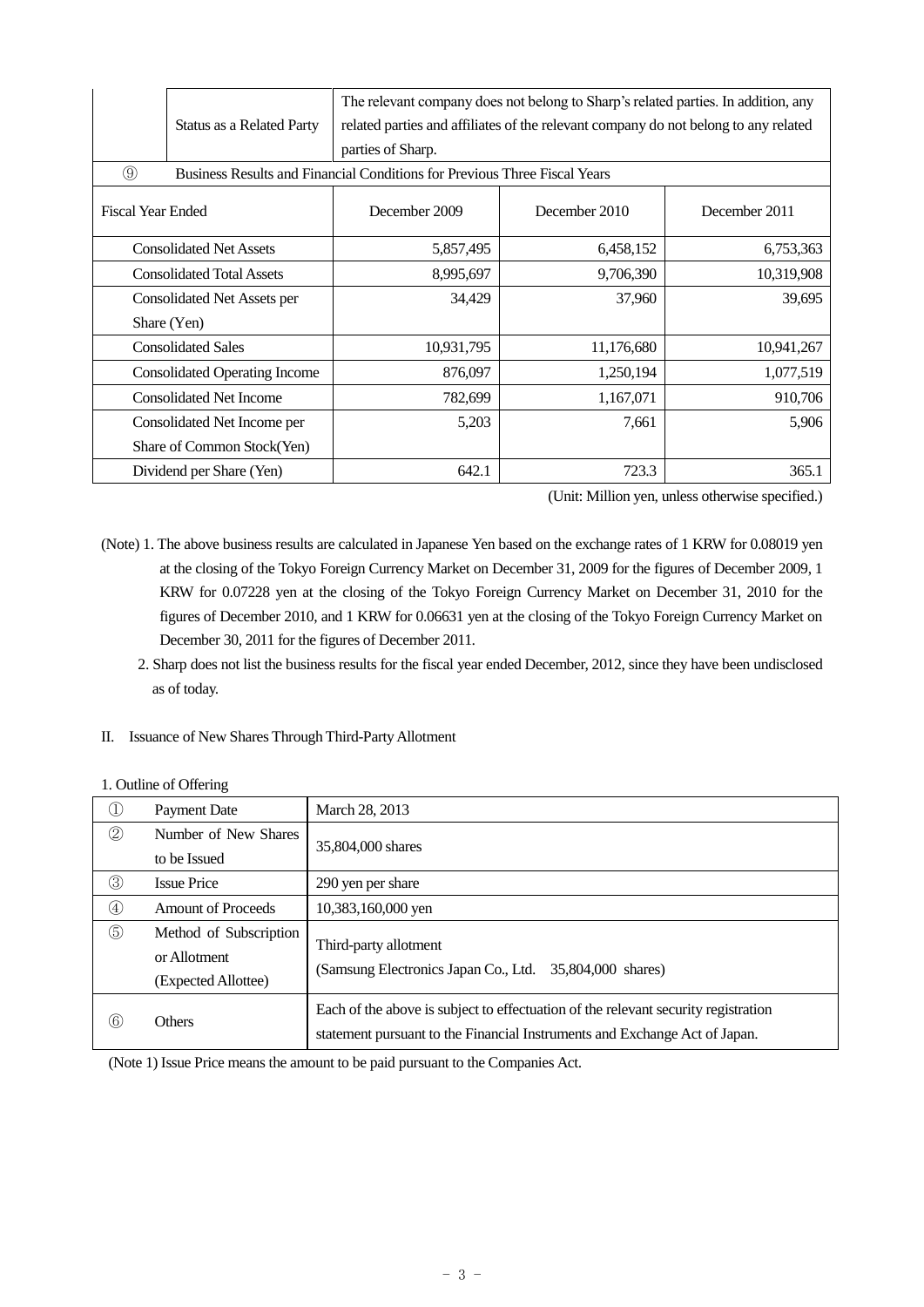#### 2. Purpose of and Reason for Offering

As mentioned above in "I Outline of the Capital Alliance," Sharp has decided to implement this Third Party Allotment Capital Increase to build up mutual trust relationship toward steady promotion of the alliance with Samsung Electronics and to provide it with stable and reliable supply of LCD panels, aiming for achievement of a further complimentary effect on increase in both corporate value in the field of LCD business, and at the same time to enhance Sharp's capital adequacy.

And as mentioned below in "3. (2) Intended Use of Proceeds", Sharp considers that the proceeds procured from the Third Party Allotment Capital Increase are allocated to introduction of new technology for LCDs with high-definition features and investment in regard to rationalization, etc. of manufacturing facilities for mobile devices-related LCD such as tablet terminals and notebook computers with high-definition features. With that, Sharp expects profitability and competitiveness of Sharp group companies in the medium-to long-term will be fostered.

Additionally, in the press release issued on November 1, 2012 regarding the business results of the second quarter of the fiscal year ended March, 2013 and another press release issued on February 1, 2013 regarding the business results of the third quarter of the same fiscal year, there were the events or situation which might raise uncertainties abouth Sharp being assumed going concern. However, taking extensive measures, no uncertainties about Sharp's ability to continue as a going concern will exist. On the other hand, Sharp's equity ratio has dropped to 9.6% as of the end of December, 2012 and Sharp considers enhancement of this alliance and the Third Party Allotment Capital Increase are significant also in terms of Sharp's capital policy for improvement in its financial structure. As for the future financial policy, in view of the current financial conditions, Sharp will provide further insights into it and strive to upgrade Sharp's corporate value.

Furthermore, as part of the new business restructuring explained above in "I. Outline of the Capital Alliance" "1. Purposes and Reasons for the Capital Alliance", Sharp has continuously carried out reformation toward profitability and stabilization of LCD business in particular. More specifically, Sharp has been working to implement (i) the issuance of new shares through a third- party allotment to Hon Hai Precisoin Industry Co., Ltd. and others as allottees, pertaining to the security registration statement submitted on March 27, 2012, aiming for improvement and stabilization of profitability through the comprehensive alliance with Hon Hai Precisoin Industry Co., Ltd. and others (the "Third Party Allotment Capital Increase resolved on March 27, 2012"), (ii) the first and second issuance of new shares through a third-party allotment to Qualcomm Incorporated as an allottee, pertaining to the security registration statement submitted on December 4, 2012, aiming for commercialization of MEMS display, so called the next-generation display technology to be jointly developed with a wholly owned company of Qualcomm Incorporated, (the "First Third Party Allotment Capital Increase resolved on December 4, 2012" and the "Second Third Party Allotment Capital Increase resolved on December 4, 2012"), and (iii) this Third Party Allotment Capital Increase aiming for improvement and stabilization of profitability through a stable and reliable supply of LCD panels to Samsung Electronics.

3. Amount of Proceeds to be Procured, Intended Use of Proceeds and Timing of Use as Intended

|                | Total Amount to be Paid         | 10,383,160,000 yen |
|----------------|---------------------------------|--------------------|
| $^{\circledR}$ | Approximate Costs of Issuance   | 249,000,000 yen    |
| $\circledS$    | <b>Approximate Net Proceeds</b> | 10,134,160,000 yen |

(1) Amount of Proceeds to be Procured

(Note 1) The approximate costs of issuance do not include consumption tax.

(Note 2) The major breakdown of the approximate costs of issuance is registration costs (approx. 37 million yen), legal and financial advisers' fees (approx. 176 million yen) , costs relating to stock exchange (approx. 16 million yen) , and other costs (approx. 20 million yen) .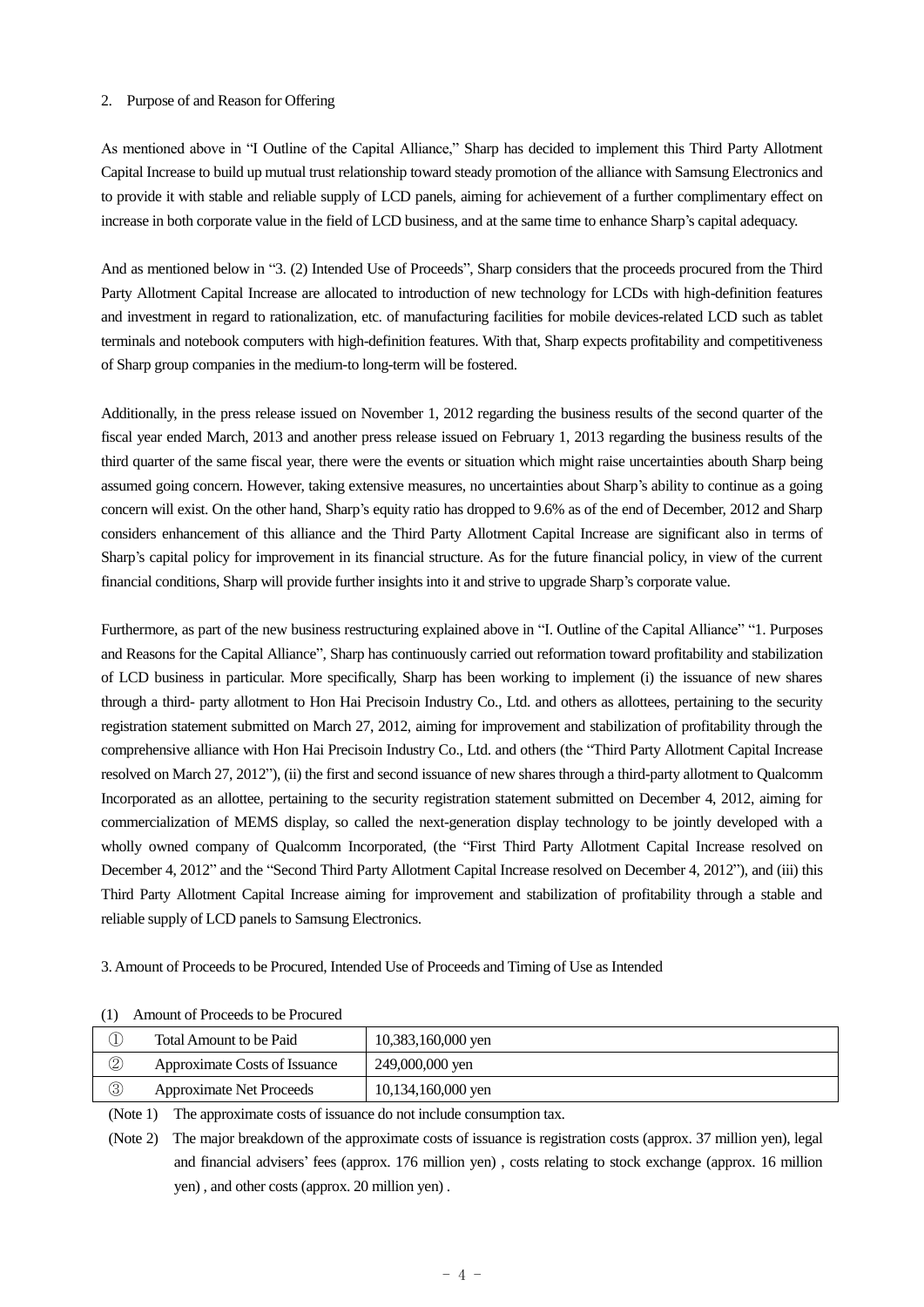#### (2) Intended Use of Proceeds to be Procured

The approximate net proceeds of 10,134,160,000 yen set out above is planned to be used for the followings: (The proceeds will be managed in a bank account until the proceeds are used for such purposes.)

| Intended Use of Proceeds                                                                                                                                                                                 | Amount               | Timing of Use as Intended               |
|----------------------------------------------------------------------------------------------------------------------------------------------------------------------------------------------------------|----------------------|-----------------------------------------|
| Introduction of new technology for LCDs with                                                                                                                                                             | 6.900                | April 2013 through                      |
| high-definition features                                                                                                                                                                                 | million yen          | March 2015                              |
| Investment in regard to rationalization, etc. of<br>manufacturing facilities for mobile devices<br>related LCD such as tablet terminals and<br>with high-definition<br>notebook<br>computers<br>features | 3,234<br>million yen | April 2013 through<br><b>March 2015</b> |

As part of the new business restructuring, Sharp has continuously carried out reformation toward profitability and stabilization of LCD business in particular. Specifically, Sharp is planning to promote a series of concrete measures such as enhancement of its competitiveness of technology and products in such field and continuous investment on its facilities aiming for increase in business efficiency of manufacturing and production.

In an effort to realized the above, Sharp is working out its investment in regard to rationalization of manufacturing facilities for the purpose of self-manufacturing of the production process of LCD for mobile devices and introduction of new technology to increase pixel density to achieve higher definition for LCDs. In order to procure necessary funds for implementing such plan, its board of directors resolved the Third Party Allotment Capital Increase resolved on March 27, 2012 and this Third Party Allotment Capital Increase. Accordingly, although this Third Party Allotment Capital Increase will be implemented for the approximately same purpose as the Third Party Allotment Capital Increase resolved on March 27, 2012, as described above, this Third Party Allotment Capital Increase is aimed for the procurement of funds, the timing of use as intended of which is different, in consideration of continous investment on facilities related LCD field.

Additionally, Sharp has plans for investment in development of technology for the next-generation MEMS display panel and practical application technology therefor, and in order to procure necessary funds for implementing such plan, its board of directors resolved the First Third Party Allotment Capital Increase on December 4, 2012 and the Second Third Party Allotment Capital Increase resolved on December 4, 2012. These third party allotment capital increases are implemented for the different use of proceeds from those of the Third Party Allotment Capital Increase resolved on March 27, 2012 and this Third Party Capital Increase.

As explained in the foregoing, this Third Party Allotment Capital Increase will contribute to Sharp's capital policy, but this will not be positioned as a capital policy to substitute for the Third Party Allotment Capital Increase resolved on March 27, 2012 and the Second Third Party Allotment Capital Increase resolved on December 4, 2012, for which all the payment for subscription has not completed yet.

# 4. Rationale for Use of Proceeds

As mentioned in the foregoing "2. Purpose of and Reasons for Offering" and "3. (2) Intended Use of Proceeds", the proceeds procured from the Third Party Allotment Capital Increase will be appropriated to introduction of new technology for LCDs with high-definition feature and investment in regard to rationalization, etc. of manufacturing facilities for mobile devices related LCD such as tablet terminals and notebook computers with high-definition feature, that are scheduled to be implemented from April, 2013 to the end of March, 2015. With such investment, etc., profitability and competitiveness of Sharp group companies in the medium-to long-term will be fostered and this Third Party Allotment Capital Increase will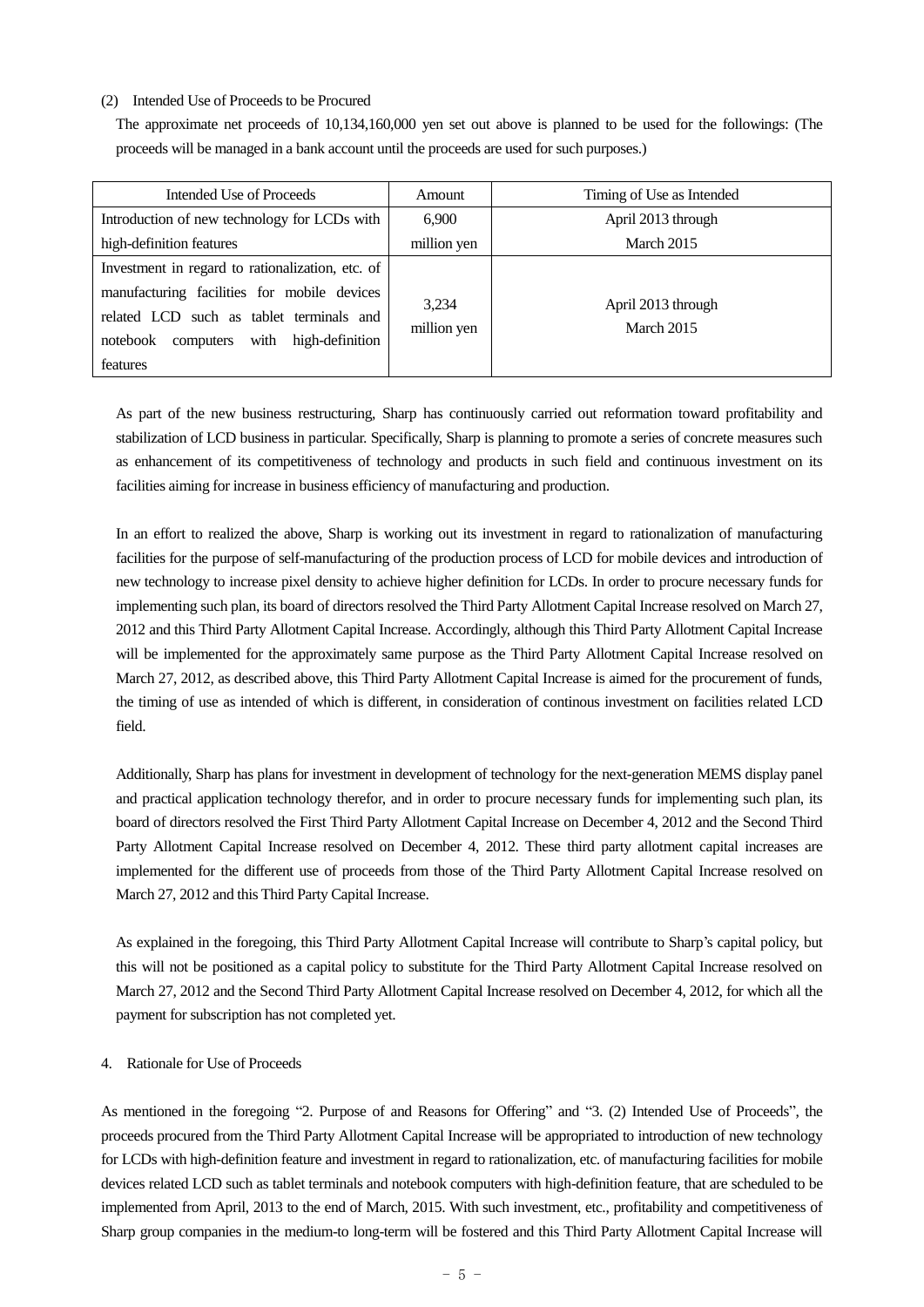contribute to enhancement of Sharp group's corporate value and shareholders profit in the medium-to long-term. Thereby, Sharp has decided that such use of the procured proceed is reasonable.

5. Rationale for Conditions of Issuance

#### (1) Basis of Calculation of Issue Price and Details Thereof

The issue price was determined to be 290 yen in reference to 299 yen the closing price of Sharp's shares traded on the Tokyo Stock Exchange on March 5, 2013, the business day immediately preceding the date of the board resolution for the Third Party Allotment Capital Increase.

The said issue price was determined at approximately 3% discount from the closing price of the business day immediately preceding the date of the board resolution for the Third Party Allottement Capital Increase, through the discussion with the Allottee on the basis of the recent stock movement of Sharp and dilution arising from this Third Party Allottment Capital Increase, etc., in reference to the said price which was deemed to have reflected Sharp's corporate value based on the recent stock movement.

The said issue price 290 yen represents a 3.01% discount on the closing price (299 yen) of Sharp's shares on March 5, 2013, which is the business day immediately preceding the date of the board resolution for the Third Party Allotment Capital Increase, a 8.23% discount against the average closing price 316 yen during a one-month period prior to the immediately preceding business day; a 4.61% discount against the average closing price 304 yen during a three-months period prior to the immediately business day; a 22.36% discount against the average closing price 237 yen during a six-month period prior to the immediately business day of the board of directors' resolution regarding this Third Party Allotment Capital Increase. The said issue price is in accordance with the Guidelines for the Issuance of New Shares through Third Party Allotment issued by Japan Securities Dealers Association.

Sharp has determined that the said issue price is reasonable and this issuance does not fall under a preferred issuance of shares. All of its 4 corporate auditors (of which 3 are outside auditors), who were present at the meeting of the board of directors with respect to the Third Party Allotment Capital Increase have expressed their views that this issuance was in accordance with the above Guidelines and would not fall under a preferred issuance of shares.

(2) Rationale for Determination that Number of Shares to be Issued and the Degree of Dilution of Shares are Reasonable

The number of shares of common stock of Sharp to be allotted to Samsung Electronics Japan, the Allottee, through the Third Party Allotment Capital Increase is 35,804,000 shares, and the ratio, as against the total number of issued shares of common stock of Sharp 1,140,819,887 shares as of March 5, 2013, will be 3.14% (the ratio against the total number of voting rights, 1,125,422, will be 3.18% (Note 1)).

And 205,150,000 shares, the total sum of (i) 35,804,000 shares of common stock of Sharp to be allotted to Samsung Electronics Japan, (ii) 121,649,000 shares of the same to be allotted to Hon Hai Precisoin Industry Co., Ltd. and others through the Third Party Allotment Capital Increase resolved on March 27, 2012 and (iii) 30,120,000 shares of the same allotted to Qualcomm Incorporated through the First Third Party Allotment Capital Increase resolved on December 4, 2012 and (iv) 17,577,000 shares (Note 2) of the same to be allotted to Qualcomm Incorporated through the Second Third Party Allotment Capital Increase resolved on December 4, 2012, will amount to 18.47 % against 1,110,699,887 shares, the total number of issued shares of common stocks of Sharp as of December 31, 2012, after deduction of 30,120,000 shares of the same allotted to Qualcomm Incorporated through the First Third Party Allotment Capital Increase resolved on December 4, 2012 (the ratio against the total number of voting rights, 1,095,302 will be 18.73%).

(Note 1) The total number of voting rights is calculated after deduction of 4,939,887 shares of the shares less than one unit based on the shareholders' register as of September 30 2012, 10,383,000 shares of treasury stocks (except for shares less than one unit) and 75,000 shares of reciprocal holding stocks from 1,140,819,887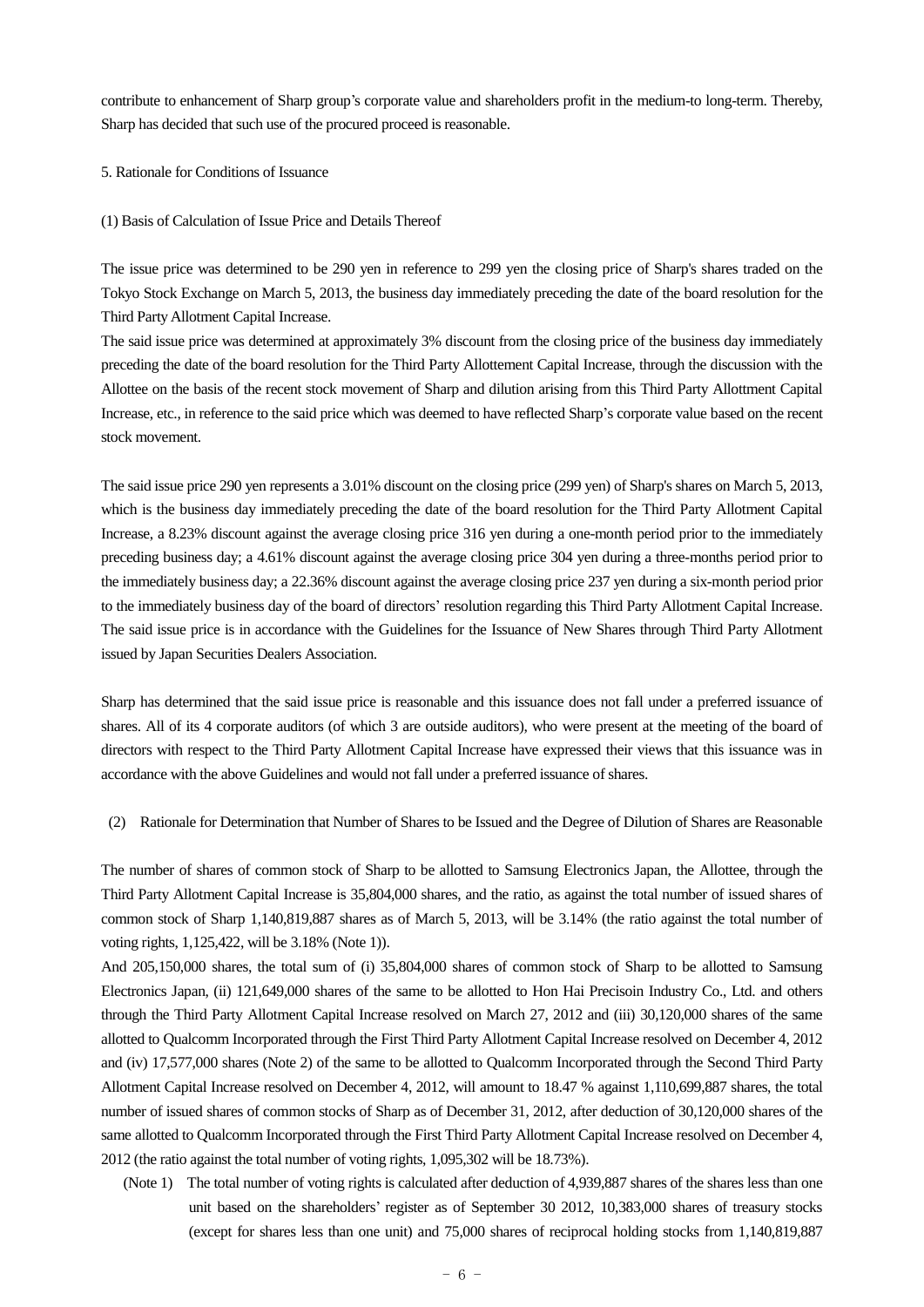shares of the total number of issued shares.

(Note 2) The number of shares to be allotted to Qualcomm Incorporated is calculated by division of 60 million US dollars, the total amount of issue price to be paid by Qualcomm Incorporated into 93.16 yen per 1 US dollar at the closing of Tokyo Foreign Currency Market on March 5, 2013 and the simple average closing price of Sharp's common stocks (the amount below 1 yen is rounded up) on the Tokyo Stock Exchange, Inc. during 20 business days immediately preceding March 5, 2013 (the amount below 1,000 share is rounded down).

However, as mentioned above in "I. Outline of the Capital Alliance," "1. Purpose of and Reason for the Capital Alliance" and "3. (2) Intended Use of Proceeds," the Third Party Allotment Capital Increase will contribute to build up the mutual trust relationship between Sharp and Samsung Electronics toward steady promotion of both companies' alliance and to enhance Sharp's capital adequacy. Furthermore, through appropriation of the proceeds procured from the Third Party Allotment Capital Increase to introduction of new technology for LCDs with high-definition features and investment in regard to rationalization, etc. of manufacturing facilities for mobile devices related LCD such as tablet terminals and notebook computers with high-definition features, Sharp expects this Third Party Allotment Capital Increase will contribute to enhancement of Sharp group's corporate value and shareholders profit in the medium-to long-term. Thereby, Sharp has decided that the number of shares to be issued through the Third Party Allotment Capital Increase and the degree of a dilution of equity are reasonable.

## 6. Reasons for Selecting the Allottee, etc.

| $\bigcirc$                     | Name                            | Samsung Electronics Japan Co., Ltd.                                             |  |  |
|--------------------------------|---------------------------------|---------------------------------------------------------------------------------|--|--|
| $^{\circledR}$                 | Location                        | 2-1, Kudankita 4-chome, Chiyoda-ku, Tokyo                                       |  |  |
| $\circledS$                    | Name and Title of               | Representative Director, Bang Sam Wong                                          |  |  |
|                                | Representative                  |                                                                                 |  |  |
| $\circled{4}$                  | <b>Business</b>                 | Communication infrastructure equipment business, import and sale of mobile      |  |  |
|                                |                                 | terminals, etc.                                                                 |  |  |
| $\circledS$                    | Capital Fund                    | 100,000,000 yen                                                                 |  |  |
| $\circledcirc$                 | Date of Establishment           | September 2, 2008                                                               |  |  |
| $\circledT$                    | Number of Issued Shares         | 200,000 shares                                                                  |  |  |
| $\circledS$                    | <b>Fiscal Year End</b>          | December                                                                        |  |  |
| $\circled{0}$                  | Number of Employees             | 301 (as of December 31, 2012)                                                   |  |  |
| $\circledR$                    | Main customers                  | NTT DoCoMo, Inc., KDDI CORPORATION                                              |  |  |
| $\textcircled{\scriptsize{1}}$ | Main financing bank             | Bank of Tokyo-Mitsubishi UFJ, Ltd                                               |  |  |
| $\circled{1}$                  | Major shareholder and           | Samsung Electronics Asia Holding PTE.LTD. 100%                                  |  |  |
|                                | Ratio of Shareholding           |                                                                                 |  |  |
| $\circled{1}$                  | Relationships between           |                                                                                 |  |  |
|                                | the parties                     |                                                                                 |  |  |
|                                |                                 | Sharp and the relevant company have no significant capital relationship. In     |  |  |
|                                | Capital Relationship            | addition, any related parties and affiliates of Sharp and those of the relevant |  |  |
|                                |                                 | company have no significant capital relationship.                               |  |  |
|                                |                                 | Sharp and the relevant company have no significant personal relationship. In    |  |  |
|                                | Personnel Relationship          | addition, any related parties and affiliates of Sharp and those of the relevant |  |  |
|                                |                                 | company have no significant personal relationship.                              |  |  |
|                                | <b>Transaction Relationship</b> | Sharp and the relevant company have no significant transaction relationship.    |  |  |
|                                |                                 | Sharp has transaction relationship through supply of LCD panels, etc. with      |  |  |

## (1) Outline of the Allottee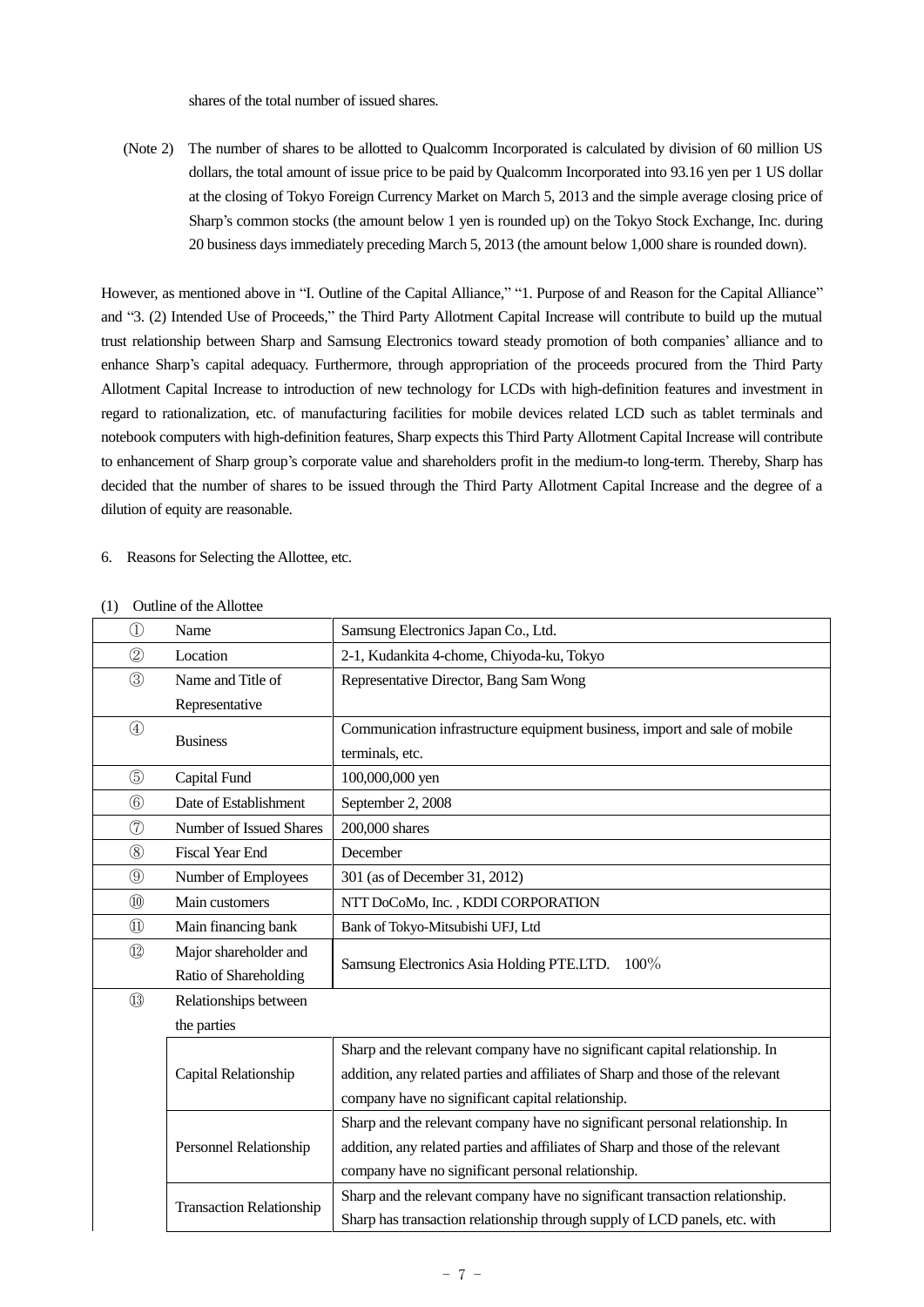|                            |                                                                                                                  | Samsung Electronics, the parent company of the relevant company.                  |               |               |  |  |  |
|----------------------------|------------------------------------------------------------------------------------------------------------------|-----------------------------------------------------------------------------------|---------------|---------------|--|--|--|
|                            |                                                                                                                  | The relevant company does not belong to Sharp's related parties. In addition, any |               |               |  |  |  |
|                            | related parties and affiliates of the relevant company do not belong to any related<br>Status as a Related Party |                                                                                   |               |               |  |  |  |
|                            |                                                                                                                  | parties of Sharp.                                                                 |               |               |  |  |  |
| $\circled{4}$              |                                                                                                                  | Business Results and Financial Conditions for Previous Three Fiscal Years         |               |               |  |  |  |
|                            | <b>Fiscal Year Ended</b>                                                                                         | December 2010                                                                     | December 2011 | December 2012 |  |  |  |
| <b>Net Assets</b>          |                                                                                                                  | 3,105                                                                             | 5,647         | 8,714         |  |  |  |
| <b>Total Assets</b>        |                                                                                                                  | 26,034                                                                            | 51,429        | 81,654        |  |  |  |
| Net Assets per Share (Yen) |                                                                                                                  | 15,524                                                                            | 28,233        | 43,568        |  |  |  |
| <b>Sales</b>               |                                                                                                                  | 76,586                                                                            | 150,601       | 205,180       |  |  |  |
|                            | <b>Operating Income</b>                                                                                          | 3,079                                                                             | 4,490         | 5,280         |  |  |  |
| Net Income                 |                                                                                                                  | 1,756                                                                             | 2,542         | 3,067         |  |  |  |
| Net Income per Share of    |                                                                                                                  |                                                                                   |               |               |  |  |  |
| Common Stock(Yen)          |                                                                                                                  | 8,781                                                                             | 12,709        | 15,334        |  |  |  |
| Dividend per Share (Yen)   |                                                                                                                  |                                                                                   |               |               |  |  |  |

(Unit: Million Yen unless otherwise specified)

- (Note) The stocks of Samsung Electronics, the parent company of Samsung Electronics Japan, the Allottee, (i.e. the wholly owning parent company of Samsung Electronics Asia Holding PTE. LTD., which is the wholly owning parent company of Samsung Electronics Japan) are listed in the Korea Exchange, the London Stock Exchange and the Luxembourg Stock Exchange. Sharp confirmed through the representation made by the Allottee and interviews with Samsung Electronics, the parent company of the Allottee that none of the Allottee and its board members and major shareholders has relationship with any antisocial forces. Accordingly, Sharp has determined that none of the Allottee and its board members and major shareholders has relationship with any antisocial forces and submitted the certificate to confirm to that effect to the Tokyo Stock Exchange, Inc. and the Osaka Securities Exchange Co., Ltd.
- (2) Reasons for Selecting the Allottee

As to reasons for selecting the Allottee, please refer to the above "1. Purpose of and Reasons for the Capital Alliance" "I. Outline of the Capital Alliance".

## (3) Policy of the Allottee for Holding Shares of Sharp

Sharp has received the explanation from the Allottee that the purpose of its capital investment into Sharp is to build up mutual trust relationship toward steady promotion of the alliance with Sharp aiming for a further achievement of complimentary effect on increase in corporate value of both companies in the field of LCD business and for such purpose the Allottee would hold the to-be allotted shares in Sharp as a member of Samsung Electronics.

Sharp will obtain a written confirmation from the Allottee which states that, in the event that all or part of the shares of common stock of Sharp to be allotted are assigned by the Allottee within two years of the day of the allotment, a report on such assignment shall be made to Sharp, and the Allottee will agree that the contents of the relevant report shall be reported by Sharp to the Tokyo Stock Exchange, Inc. and the Osaka Securities Exchange Co., Ltd. and the contents shall be made available to the public.

(4) Contents of Confirmation of Payment Capacity of the Allottee for Payment for Subscription of Shares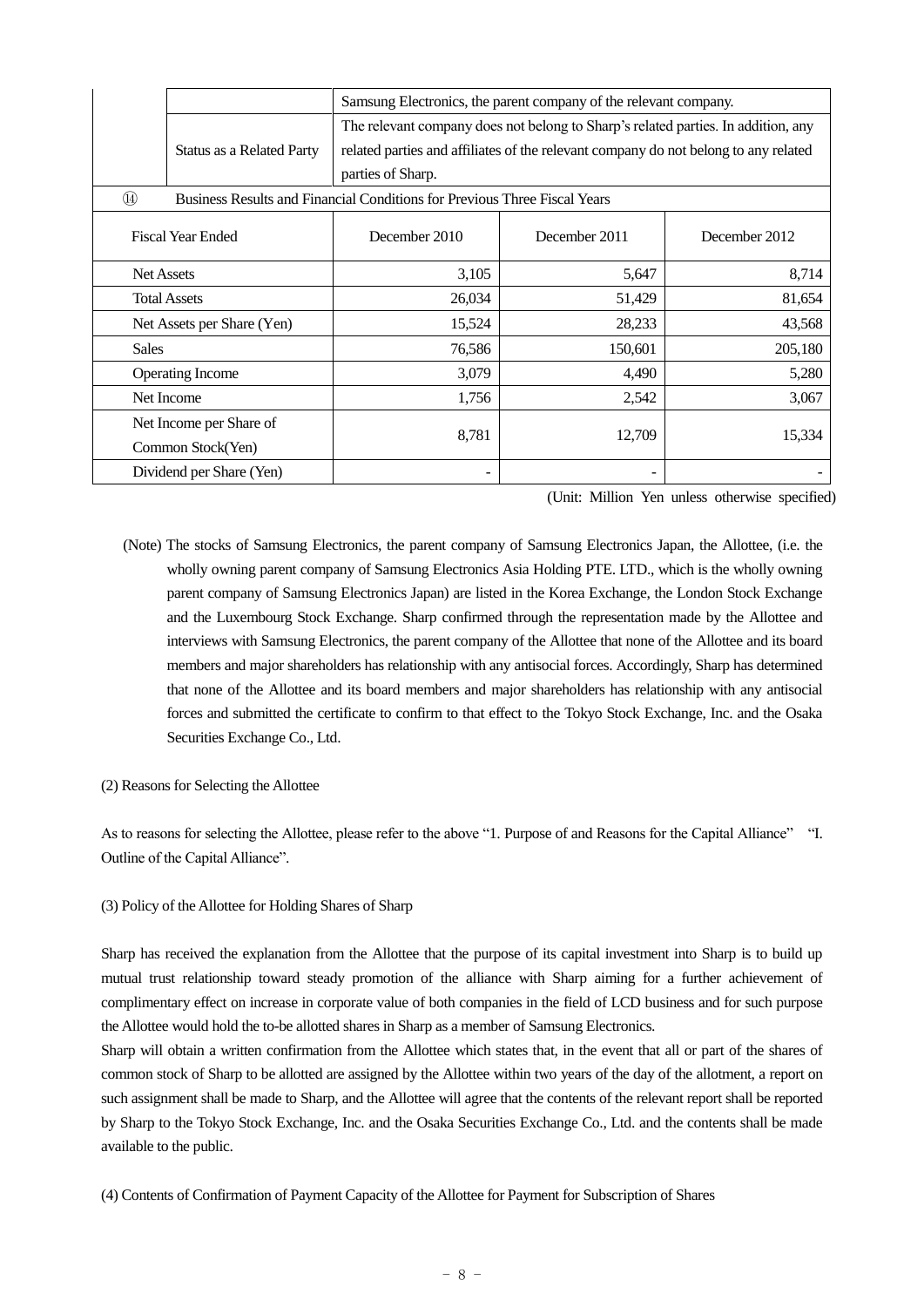Sharp has confirmed that Samsung Electronics Japan, the Allottee, has necessary and sufficient financial capability in consideration of the liquidity of assets owned by Samsung Electronics Japan according to the latest audited balance sheet of the Allottee as of the end of December, 2012 provided in writing by it and the interviews on the contents of such balance sheet with Samsung Electronics, its parent company. Therefore, Sharp has decided that there should be no problem in payment for subscription by Samsung Electronics Japan in respect of the Third Party Allotment Capital Increase.

| <b>Before Offering</b>                   |          | After Offering                      |       |
|------------------------------------------|----------|-------------------------------------|-------|
| (as of December 31, 2012)                |          |                                     |       |
| Nippon Life Insurance Company            | 4.88%    | Nippon Life Insurance Company       | 4.73% |
| Meiji Yasuda Life Insurance Company      | $4.01\%$ | Meiji Yasuda Life Insurance Company | 3.89% |
| Mizuho Corporate Bank, Ltd.              | $3.67\%$ | Mizuho Corporate Bank, Ltd.         | 3.56% |
| The Bank of Tokyo-Mitsubishi UFJ, Ltd.   | $3.65\%$ | The Bank of Tokyo-Mitsubishi UFJ,   | 3.54% |
|                                          |          | Ltd.                                |       |
| Mitsui Sumitomo Insurance Company,       | $2.69\%$ | Samsung Electronics Japan Co., Ltd. | 3.04% |
| Limited                                  |          |                                     |       |
| Qualcomm Incorporated                    | $2.64\%$ | Mitsui Sumitomo Insurance Company,  | 2.61% |
|                                          |          | Limited                             |       |
| Japan Trustee Services Bank, Ltd. (Trust | $2.48\%$ | Qualcomm Incorporated               | 2.56% |
| Account)                                 |          |                                     |       |
| <b>SHARP</b> Employee Share-Holding      | $2.45\%$ | Japan Trustee Services Bank, Ltd.   | 2.41% |
| Association                              |          | (Trust Account)                     |       |
| Sompo Japan Insurance Inc.               | 1.88%    | <b>SHARP</b> Employee Share-Holding | 2.38% |
|                                          |          | Association                         |       |
| The Master Trust Bank of Japan, Ltd.     | 1.79%    | Sompo Japan Insurance Inc.          | 1.83% |
| (Trust Account)                          |          |                                     |       |

#### 7. Major Shareholders and Their Shareholding Ratio after Offering

(Note) The shareholding ratio before offering is based on the shareholders' register as of September 30 2012, counting in new 30,120,000 shares issued through the First Third Party Allotment Capital Increase resolved on December 4, 2012. And the shareholding ratio after offering is based on the shareholders' register as of September 30 2012, counting in new 30,120,000 shares issued through the First Third Party Allotment Capital Increase resolved on December 4, 2012, and further reflecting changes to be made as a result of this Third Party Allotment Capital Increase on the condition that no payment has been made to subscribe for new shares to be issued according to the Third Party Allotment Capital Increase resolved on March 27, 2012 and the Second Third Party Allotment Capital Increase resolved on December 4, 2012.

# 8. Future Prospects

The impact of the Capital Alliance on Sharp's consolidated business results for the fiscal year ended March 2013 will be small. The same for the fiscal year ended March 2014 will be reflected into a press release of the relevant business forecast for disclosure purpose. If any event concerning the Capital Alliance required for disclosure arises in future, Sharp will immediately disclose it.

### 9. Matters concerning Procedures in the Code of Corporate Conduct

Sharp is not required to obtain the opinion of an independent third party or to confirm the intent of each shareholder concerning the Third Party Allotment Capital Increase, as provided for in Rule 432 of the Securities Listing Regulations by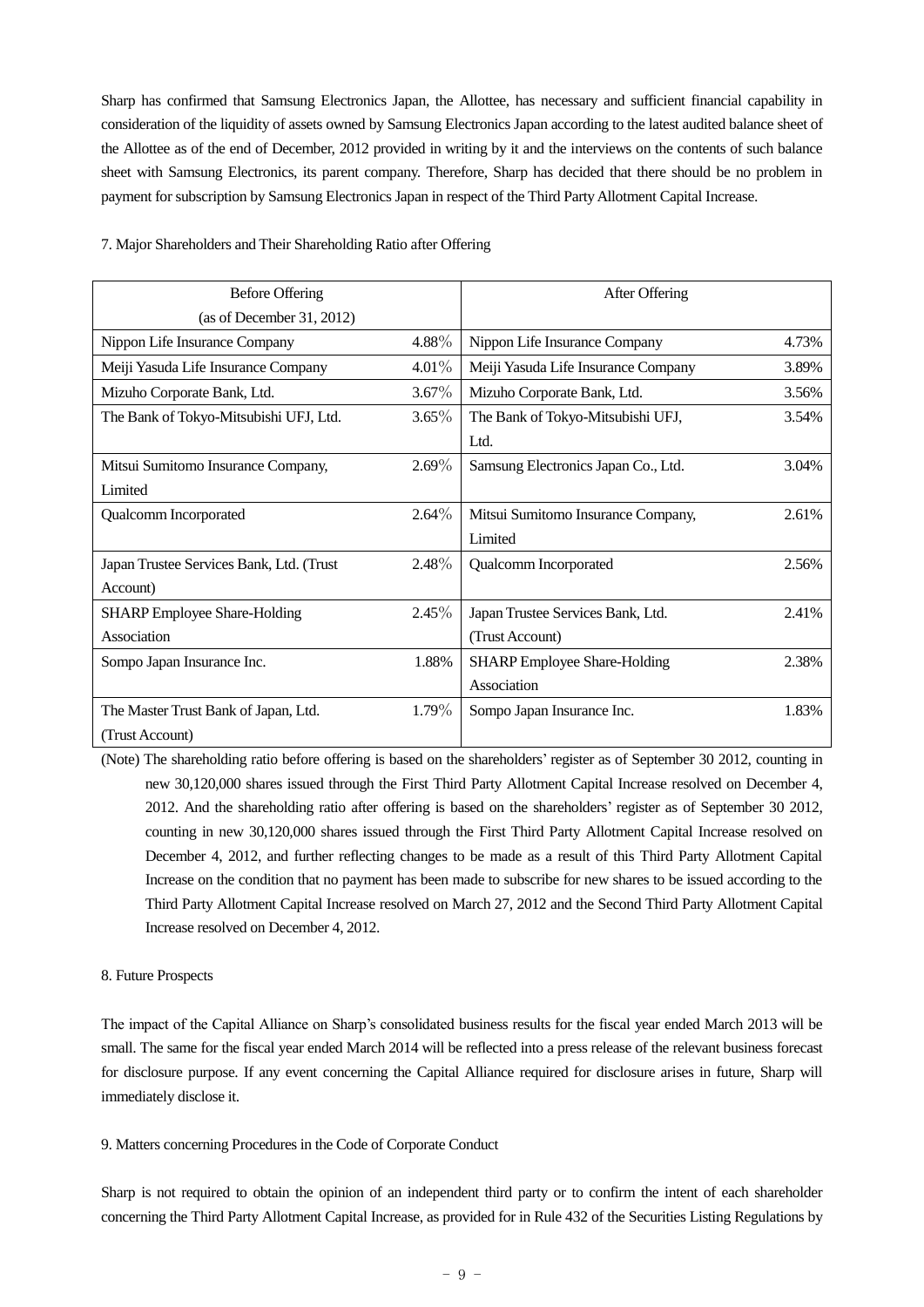the Tokyo Stock Exchange, Inc., Rule 2 of the Code of Corporate Conduct by Osaka Securities Exchange Co., Ltd., since (i) the dilution rate of the Third Party Allotment Capital Increase is less than 25% and (ii) the Third Party Allotment Capital Increase does not involve any change in the controlling shareholder.

10. Business Results for and Status of Equity Finance Executed in Previous Three Fiscal Years

| <b>Fiscal Year</b>                                | <b>Ended March 31, 2010</b> | Ended March 31, 2011  | Ended March 31, 2012    |
|---------------------------------------------------|-----------------------------|-----------------------|-------------------------|
| <b>Sales</b>                                      | 2,755,948 million yen       | 3,021,973 million yen | $2,455,850$ million yen |
| Operating Income or Operating Loss<br>$(\bar{\ }$ | 51,903 million yen          | 78,896 million yen    | -37,552 million yen     |
| Ordinary Income or Ordinary Loss<br>$(\bar{\ }$   | 30,995 million yen          | 59,124 million yen    | $-65,437$ million yen   |
| Net Income or Net Loss $(-)$                      | 4,397 million yen           | 19,401 million yen    | $-376,076$ million yen  |
| Net Income or Net Loss $(-)$ per<br><b>Share</b>  | $4.00$ yen                  | 17.63 yen             | $-341.78$ yen           |
| Dividend per Share                                | $17.00$ yen                 | 17.00 yen             | $10.00$ yen             |
| Net Assets per Share                              | 949.19 yen                  | 932.46 yen            | 568.83 yen              |

(1) Business Results for Previous Three Fiscal Years (Consolidated)

(2) Current Number of Issued Shares and Dilutive Shares (as of March 5, 2013)

|                                                                                                         | Number of Shares     | Ratio to Total Number of Issued Shares |  |
|---------------------------------------------------------------------------------------------------------|----------------------|----------------------------------------|--|
| Number of Issued Shares                                                                                 | 1,140,819,887 shares | 100.0%                                 |  |
| Number of Dilutive Shares at Current<br>Conversion Price (exercise price)                               | 79,018,964 shares    | 6.9%                                   |  |
| Dilutive<br><b>Number</b><br><b>Shares</b><br>of<br>at<br>Minimum Conversion Price (exercise)<br>price) |                      |                                        |  |
| Number<br>Dilutive<br><b>Shares</b><br>of<br>at<br>Maximum Conversion Price (exercise)<br>price)        |                      |                                        |  |

# (3) Recent Stock Prices

① Stock Prices for Previous Three Fiscal Years

| <b>Fiscal Year</b> | Ended March 31, 2010 | Ended March 31, 2011 | Ended March 31, 2012 |
|--------------------|----------------------|----------------------|----------------------|
| Opening            | $799$ yen            | $1,172$ yen          | $824$ yen            |
| High               | $1,253$ yen          | $1,260$ yen          | 842 yen              |
| Low                | $771$ yen            | $626$ yen            | $467$ yen            |
| Closing            | $1,169$ yen          | $825$ yen            | $604$ yen            |

(Note) All prices indicated above are trading prices on the first section of the Tokyo Stock Exchange.

## ② Stock Prices for Previous Six Months

|         | October   | November  | December             | January   | February  | March     |
|---------|-----------|-----------|----------------------|-----------|-----------|-----------|
| Opening | $195$ yen | $167$ yen | 170 yen              | $310$ yen | $326$ yen | $295$ yen |
| High    | 198 yen   | $181$ yen | $372$ yen            | $352$ yen | $357$ yen | 307 yen   |
| Low     | $142$ yen | $147$ yen | $170 \,\mathrm{yen}$ | $281$ yen | 286 yen   | $294$ yen |
| Closing | 172 yen   | $172$ yen | $303$ yen            | $311$ yen | 294yen    | $299$ yen |

(Note 1) All prices indicated above are trading prices on the first section of the Tokyo Stock Exchange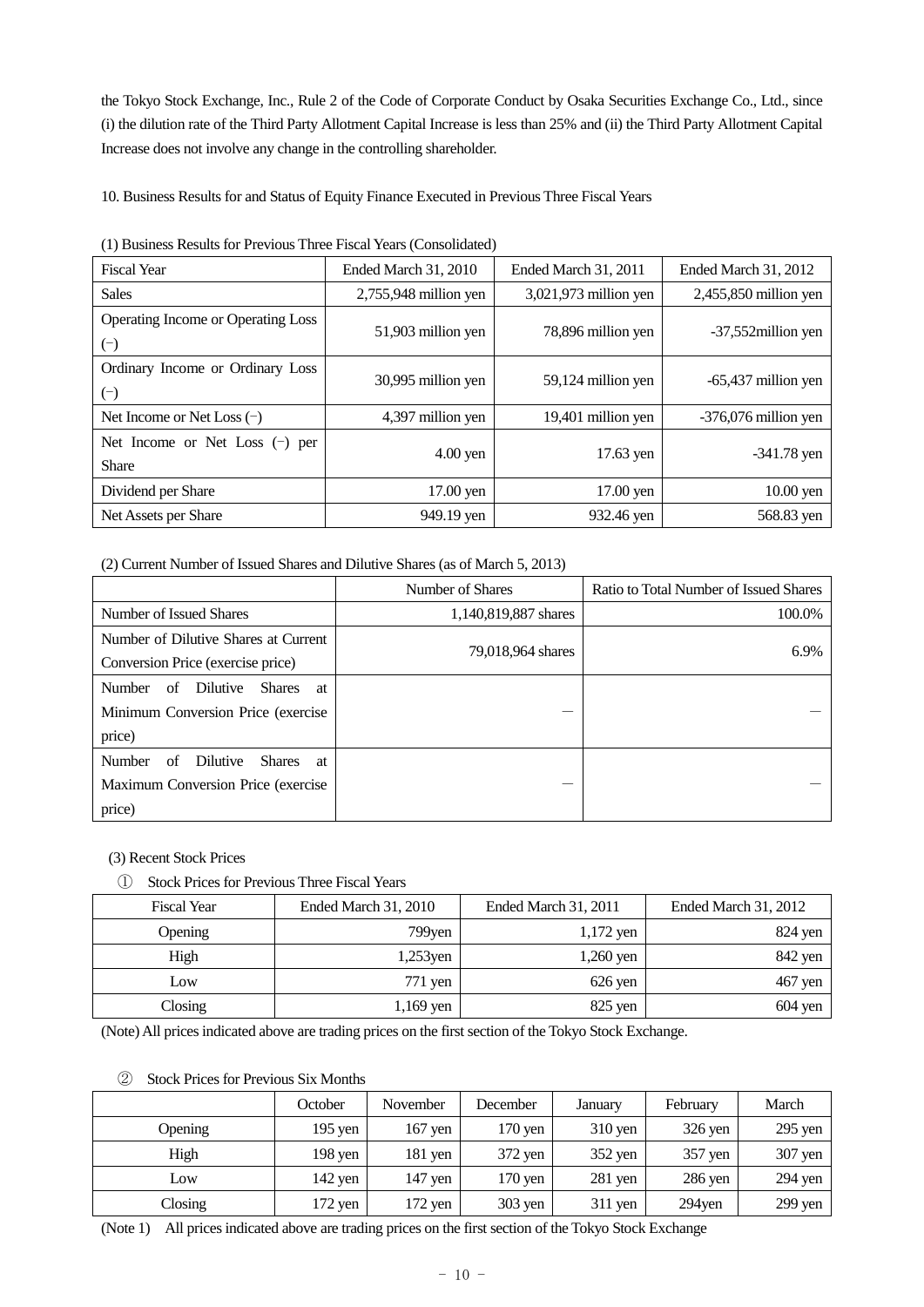(Note 2) The stock prices in March 2013 indicated above are the stock prices as of March 5, 2013.

|         | As of March 5, 2013 |
|---------|---------------------|
| Opening | 301 yen             |
| High    | 302 yen             |
| Low     | $299$ yen           |
| Closing | $299$ yen           |

③ Stock Prices on the Business Day Immediately Preceding Date of Resolution Authorizing the Issuance

(4) Equity Finance for Previous Three Years

The Third Party Allotment Capital Increase resolved on March 27, 2012 (the payment period: May 31, 2012 to March 26, 2013) was announced on March 27, 2012. However no payment of subscription has been made to this date, and Sharp is still in discussion with the allottee.

In addition, the First Third Party Allotment Capital Increase resolved on December 4, 2012 (the payment date: December 27, 2012) and the Second Third Party Allotment Capital Increase resolved on December 4, 2012 (the payment date: March 29, 2013) were announced on December 4, 2012. However, for the Second Third Party Allotment Capital Increase, Sharp is still in discussion with the allottee.

The contents of each of the above offerings at the time of the respective announcements of the Third Party Allotment Capital Increases are as follows:

| <b>Payment Period</b>                                                       | May 31, 2012 through March 26, 2013                                                                                                                                                                            |  |  |
|-----------------------------------------------------------------------------|----------------------------------------------------------------------------------------------------------------------------------------------------------------------------------------------------------------|--|--|
| <b>Amount of Proceeds</b>                                                   | 66,466,950,000 yen (Estimated net amount after deduction)                                                                                                                                                      |  |  |
| <b>Issue Price</b>                                                          | 550 yen per share                                                                                                                                                                                              |  |  |
| Number<br>$\sigma$ f<br><b>Issued</b><br><b>Shares</b>                      | 1,110,699,887 shares                                                                                                                                                                                           |  |  |
| Number of New Shares<br>to be Issued                                        | 121,649,000 shares                                                                                                                                                                                             |  |  |
| Total number of issued<br>shares after the offering                         | 1,232,348,887 shares                                                                                                                                                                                           |  |  |
| <b>Expected Allottee</b>                                                    | Hon Hai Precision Industry Co., Ltd.<br>50,000,000 shares<br>FOXCONN TECHNOLOGY Co., Ltd<br>8,029,000 shares<br>FOXCONN (FAR EAST) Limited<br>31,143,000 shares<br>Q-Run Holdings Limited<br>32,477,000 shares |  |  |
| Initial purpose of use of<br>the funds as intended at<br>the time of issue: | Investment in enhancement and rationalization of manufacturing facilities of mobile<br>devices related LCD as well as introduction of new technology for LCD display, etc.                                     |  |  |
| Timing of funds' use as<br>intended at the time of<br>issue:                | May 2012 through April 2014                                                                                                                                                                                    |  |  |
| Current status regarding<br>appropriation                                   | Not applicable                                                                                                                                                                                                 |  |  |

< The Third Party Allotment Capital Increase resolved on March 27, 2012>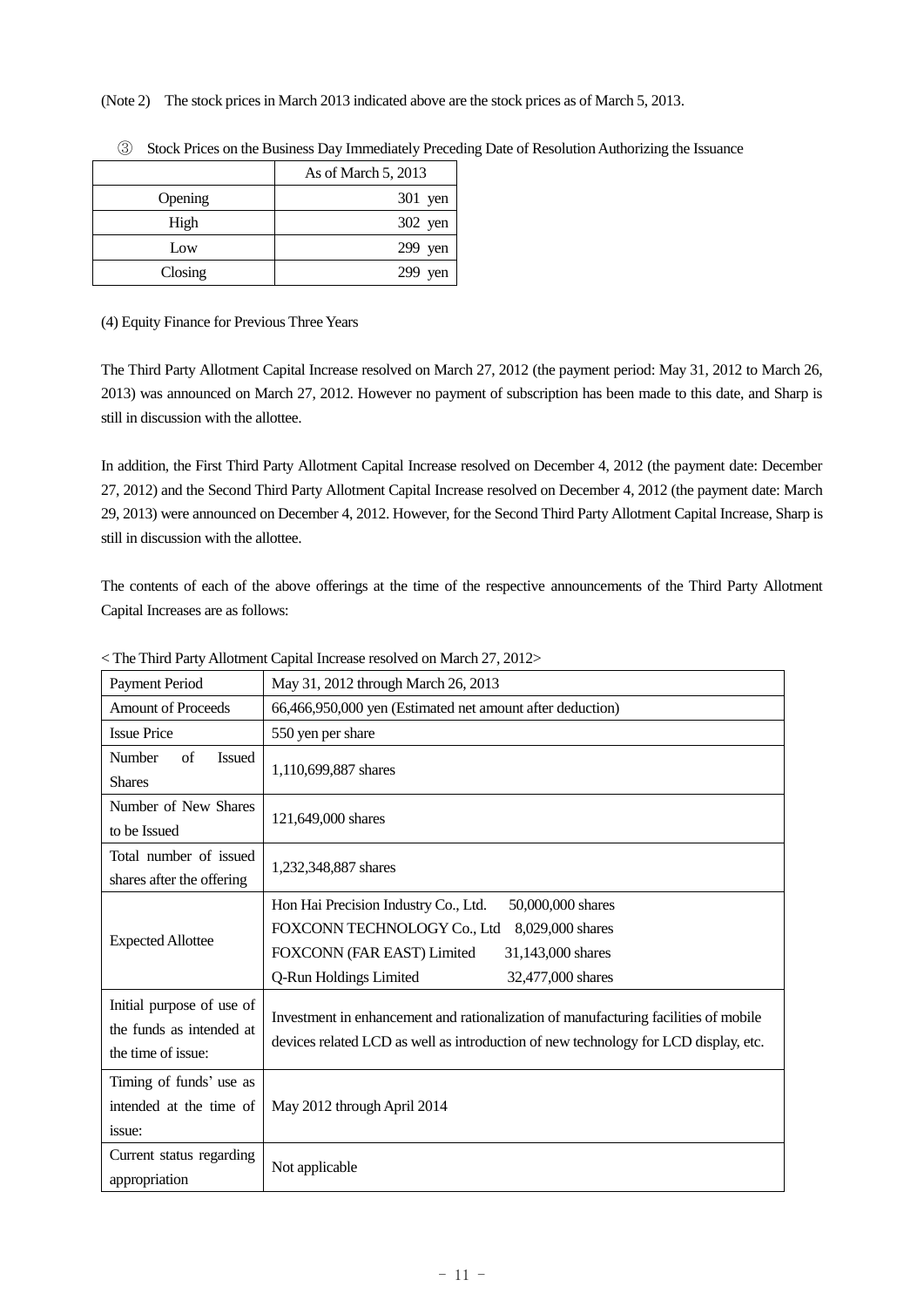$<$  The First Third Party Allotment Capital Increase resolved on December 4, 2012 $>$ 

| <b>Payment Date</b>                                                         | December 27, 2012                                                                                                          |  |
|-----------------------------------------------------------------------------|----------------------------------------------------------------------------------------------------------------------------|--|
| <b>Amount of Proceeds</b>                                                   | 4,711,680,000 yen (Estimated net amount after deduction)                                                                   |  |
| <b>Issue Price</b>                                                          | 164 yen per share                                                                                                          |  |
| Number<br>of<br><b>Issued</b><br><b>Shares</b>                              | 1,110,699,887 shares                                                                                                       |  |
| Number of New Shares<br>to be Issued                                        | 30,120,000 shares                                                                                                          |  |
| Total number of issued<br>shares after the offering                         | 1,140,819,887 shares                                                                                                       |  |
| <b>Expected Allottee</b>                                                    | 30,120,000 shares<br>Qualcomm Incorporated                                                                                 |  |
| Initial purpose of use of<br>the funds as intended at<br>the time of issue: | Costs and expenses for development of the next-generation MEMS display and<br>equipment investment for development thereof |  |
| Timing of funds' use as<br>intended at the time of<br>issue:                | December 2012 through March 2013                                                                                           |  |
| Current status regarding<br>appropriation                                   | In accordance with the initial purpose of use, a portion of the proceeds has been<br>appropriated.                         |  |

# $<$  The Second Third Party Allotment Capital Increase resolved on December 4, 2012>

| Payment Date                                                                | March 29, 2013                                                                                                             |
|-----------------------------------------------------------------------------|----------------------------------------------------------------------------------------------------------------------------|
| <b>Amount of Proceeds</b>                                                   | To be determined                                                                                                           |
| <b>Issue Price</b>                                                          | To be determined                                                                                                           |
| of<br>Number<br><b>Issued</b>                                               | 1,110,699,887 shares                                                                                                       |
| <b>Shares</b>                                                               |                                                                                                                            |
| Number of New Shares                                                        | To be determined                                                                                                           |
| to be Issued                                                                |                                                                                                                            |
| Total number of issued                                                      | To be determined                                                                                                           |
| shares after the offering                                                   |                                                                                                                            |
| <b>Expected Allottee</b>                                                    | All new shares to be issued will be allotted to Qualcomm Incorporated                                                      |
| Initial purpose of use of<br>the funds as intended at<br>the time of issue: | Costs and expenses for development of the next-generation MEMS display and<br>equipment investment for development thereof |
| Timing of funds' use as<br>intended at the time of<br>issue:                | April 2013 through September 2014                                                                                          |
| Current status regarding<br>appropriation                                   | Not applicable                                                                                                             |